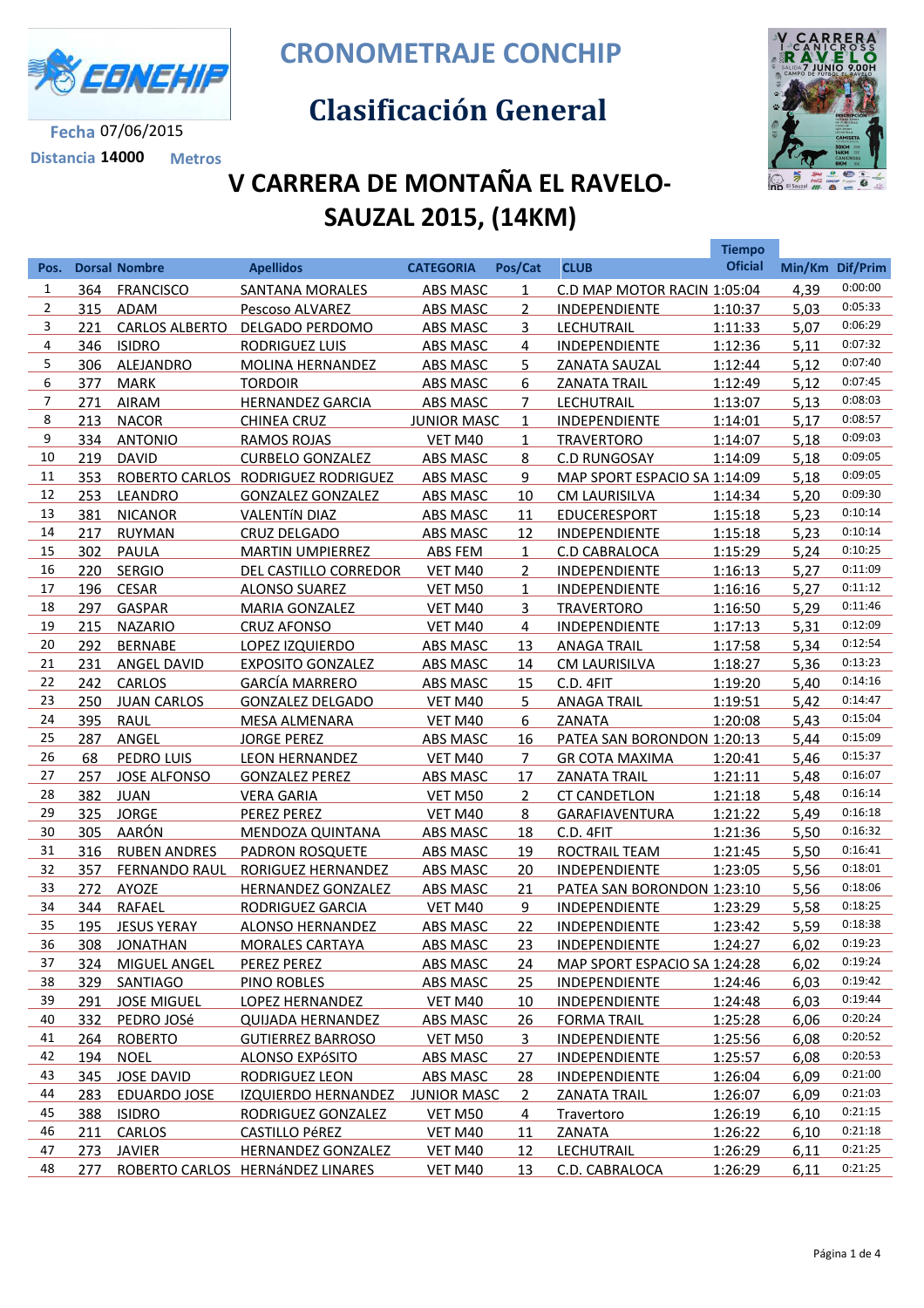|            |     |                               |                                             |                  |                |                                     | <b>Tiempo</b>      |      |                 |
|------------|-----|-------------------------------|---------------------------------------------|------------------|----------------|-------------------------------------|--------------------|------|-----------------|
| Pos.       |     | <b>Dorsal Nombre</b>          | <b>Apellidos</b>                            | <b>CATEGORIA</b> | Pos/Cat        | <b>CLUB</b>                         | <b>Oficial</b>     |      | Min/Km Dif/Prim |
| 49         | 191 | <b>DAVID</b>                  | <b>AFONSO SUAREZ</b>                        | VET M40          | 14             | INDEPENDIENTE                       | 1:27:13            | 6,14 | 0:22:09         |
| 50         | 299 | ARIEL                         | <b>MARTIN MARRERO</b>                       | ABS MASC         | 29             | C.D 4 FIT                           | 1:27:19            | 6,14 | 0:22:15         |
| 51         | 288 | <b>ALBERTO JESUS</b>          | LEDESMA RAMOS                               | <b>ABS MASC</b>  | 30             | INDEPENDIENTE                       | 1:27:43            | 6,16 | 0:22:39         |
| 52         | 247 | <b>ALBERTO</b>                | GÓMEZ PéREZ                                 | VET M40          | 15             | C.T. BESTIAZULES                    | 1:28:10            | 6,18 | 0:23:06         |
| 53         | 233 | FRANCISCO DANIELFARIÑA GRACIA |                                             | VET M40          | 16             | INDEPENDIENTE                       | 1:28:14            | 6,18 | 0:23:10         |
| 54         | 387 | <b>JUAN PEDRO</b>             | ROBAYNA ALBERTO                             | <b>ABS MASC</b>  | 31             | <b>ATR</b>                          | 1:28:25            | 6,19 | 0:23:21         |
| 55         | 249 | <b>ALEXIS</b>                 | <b>GONZALEZ CURBELO</b>                     | ABS MASC         | 32             | <b>C.D AVENTRI</b>                  | 1:28:51            | 6,21 | 0:23:47         |
| 56         | 244 | <b>HECTOR JAVIER</b>          | <b>GARCIA UMPIERREZ</b>                     | <b>ABS MASC</b>  | 33             | CD CABRALOCA                        | 1:29:56            | 6,25 | 0:24:52         |
| 57         | 190 | <b>DANIEL</b>                 | AFONSO ABREU                                | ABS MASC         | 34             | Atrac Multiaventura                 | 1:30:06            | 6,26 | 0:25:02         |
| 58         | 268 | <b>ALBERTO</b>                | <b>HERNANDEZ BARRETO</b>                    | VET M40          | 17             | INDEPENDIENTE                       | 1:30:06            | 6,26 | 0:25:02         |
| 59         | 294 | YERI                          | LORENZO LORENZO                             | ABS MASC         | 35             | <b>SPARTACUS</b>                    | 1:30:19            | 6,27 | 0:25:15         |
| 60         | 192 | <b>JESUS ELIAS</b>            | <b>ALBERTOS GARCIA</b>                      | ABS MASC         | 36             | INDEPENDIENTE                       | 1:30:28            | 6,28 | 0:25:24         |
| 61         | 336 | SANTIAGO                      | REIG GONZALEZ                               | VET M40          | 18             | INDEPENDIENTE                       | 1:30:33            | 6,28 | 0:25:29         |
| 62         | 224 | <b>JACOB IVAN</b>             | <b>DIAZ FERNANDEZ</b>                       | VET M40          | 19             | INDEPENDIENTE                       | 1:30:37            | 6,28 | 0:25:33         |
| 63         | 258 | <b>AIRAM</b>                  | <b>GONZALEZ RAMOS</b>                       | ABS MASC         | 37             | INDEPENDIENTE                       | 1:31:02            | 6,30 | 0:25:58         |
| 64         | 229 | <b>JOSE LUIS</b>              | <b>ESTEVEZ ALONSO</b>                       | VET M40          | 20             | INDEPENDIENTE                       | 1:31:21            | 6,32 | 0:26:17         |
| 65         | 342 | <b>VICTOR</b>                 | RODRIGUEZ CASTILLA                          | VET M40          | 21             | INDEPENDIENTE                       | 1:31:26            | 6,32 | 0:26:22         |
| 66         | 335 | <b>JOSE TOMAS</b>             | <b>RAPP BARREIROS</b>                       | ABS MASC         | 38             | CD. VALLIVANA                       | 1:31:26            | 6,32 | 0:26:22         |
| 67         | 238 | MOISES ABRAHAM GALVAN PEREZ   |                                             | ABS MASC         | 39             | INDEPENDIENTE                       | 1:31:33            | 6,32 | 0:26:29         |
| 68         | 210 | <b>DACIL</b>                  | <b>CARBALLO CASTRO</b>                      | <b>ABS FEM</b>   | $\overline{2}$ | <b>CD VALLIVANA</b>                 | 1:32:03            | 6,35 | 0:26:59         |
| 69         | 296 | <b>DIEGO</b>                  | <b>LUGO MEJIAS</b>                          | VET M40          | 22             | INDEPENDIENTE                       | 1:32:08            | 6,35 | 0:27:04         |
| 70         | 82  | <b>JORGE</b>                  | DOMINGUEZ CORREA                            | <b>ABS MASC</b>  | 40             | INDEPENDIENTE                       | 1:32:40            | 6,37 | 0:27:36         |
| 71         | 331 | <b>FRANCISCO</b>              | PORCEL PORCEL                               | VET M50          | 5              | <b>ATLANTES TRAIL</b>               | 1:32:44            | 6,37 | 0:27:40         |
| 72         | 320 | <b>JUAN MANUEL</b>            | PEREZ GARCIA                                | ABS MASC         | 41             | INDEPENDIENTE                       | 1:33:03            | 6,39 | 0:27:59         |
| 73         | 290 | <b>JONAY</b>                  | <b>LEON CONCEPCION</b>                      | <b>ABS MASC</b>  | 42             | C.M LAURISILVA                      | 1:33:10            | 6,39 | 0:28:06         |
| 74         | 307 | <b>MARCOS</b>                 | MONZÓN PéREZ                                | <b>ABS MASC</b>  | 43             | INDEPENDIENTE                       | 1:33:53            | 6,42 | 0:28:49         |
| 75         | 259 | <b>DANIEL</b>                 | <b>GONZALEZ REYES</b>                       | ABS MASC         | 44             | INDEPENDIENTE                       | 1:33:58            | 6,43 | 0:28:54         |
| 76         | 386 | <b>ORLANDO</b>                | <b>ZURITA NOVARO</b>                        | VET M40          | 23             | <b>TXTM</b>                         | 1:33:58            | 6,43 | 0:28:54         |
| 77         | 228 | <b>JUAN CARLOS</b>            | <b>DORTA GUANCHE</b>                        | VET M40          | 24             | <b>INDEPENDIENTE</b>                | 1:34:09            | 6,44 | 0:29:05         |
| 78         | 278 | <b>VICENTE</b>                | HERNANDEZ PALENZUELA                        | ABS MASC         | 45             | Patea San Borondon Be 1:34:25       |                    | 6,45 | 0:29:21         |
| 79         | 391 | <b>RUYMAN</b>                 | <b>FERRER RODRIGUEZ</b>                     | <b>ABS MASC</b>  | 46             | INDEPENDIENTE                       | 1:34:52            | 6,47 | 0:29:48         |
| 80         | 339 | <b>JOSE J</b>                 | RIVERO PÉREZ                                | VET M40          | 25             | INDEPENDIENTE                       | 1:34:55            | 6,47 | 0:29:51         |
| 81         | 376 | <b>DOMINGO</b>                | <b>TOME JORGE</b>                           | <b>ABS MASC</b>  | 47             | <b>INDEPENDIENTE</b>                | 1:35:24            | 6.49 | 0:30:20         |
| 82         | 208 | <b>JOSE CARLOS</b>            | <b>BORGUES MENDEZ</b>                       | <b>ABS MASC</b>  | 48             | <b>INDEPENDIENTE</b>                | 1:35:25            | 6,49 | 0:30:21         |
| 83         | 252 | <b>FRANCISCO</b>              | <b>GONZALEZ GARCIA</b>                      | ABS MASC         | 49             | INDEPENDIENTE                       | 1:35:28            | 6,49 | 0:30:24         |
| 84         | 282 | <b>JOSE</b>                   | <b>HERRERA GARCIA</b>                       | <b>ABS MASC</b>  | 50             | ZANATA SAUZAL                       | 1:35:28            | 6,49 | 0:30:24         |
| 85         | 197 | <b>CARLOS MANUEL</b>          | ALONSO VALLADARES                           | <b>VET M40</b>   | 26             | <b>INDEPENDIENTE</b>                | 1:35:31            | 6,49 | 0:30:27         |
| 86         | 266 | <b>AITOR</b>                  | <b>GUTIÉRREZ TOLEDO</b>                     | ABS MASC         | 51             | <b>INDEPENDIENTE</b>                | 1:36:10            | 6,52 | 0:31:06         |
| 87         | 270 | <b>MARIA TERESA</b>           | <b>HERNANDEZ GARCIA</b>                     | <b>VET F50</b>   | 1              | <b>CD CABRALOCA</b>                 | 1:36:11            | 6,52 | 0:31:07         |
| 88         | 394 | <b>JUAN JESUS</b>             | TRUJILLO HERNANDEZ                          | ABS MASC         | 52             | <b>CLATOR 3.0</b>                   | 1:36:19            | 6,53 | 0:31:15         |
| 89         | 363 | <b>ADAL MAHY</b>              | SANTANA MARTIN                              | ABS MASC         | 53             | <b>INDEPENDIENTE</b>                | 1:36:28            | 6,53 | 0:31:24         |
| 90         | 343 | ELENA                         | RODRÍGUEZ DE VERA PéR                       | ABS FEM          | 3              | CD 4FIT                             | 1:36:28            | 6,53 | 0:31:24         |
| 91         | 200 | <b>ALEJANDRO</b>              | arboleda osorio                             | ABS MASC         | 54             | <b>INDEPENDIENTE</b>                | 1:36:29            | 6,54 | 0:31:25         |
| 92         | 361 | <b>DANIEL</b>                 | SACRAMENTO GARCÍA                           | ABS MASC         | 55             | <b>TODOTRITRAIL VIDATRA 1:37:13</b> |                    | 6,57 | 0:32:09         |
| 93         | 369 | JOSE ALEJANDRO                | <b>SANTOS CASTRO</b>                        | <b>VET M40</b>   | 27             | <b>CLUB DEPORTIVO 4FIT</b>          | 1:37:23            | 6,57 | 0:32:19         |
| 94         | 384 | <b>CARLOS</b>                 | ZAMORA ACEVEDO                              | <b>ABS MASC</b>  | <u>56</u>      | A FULL CON TODO !!!                 | 1:37:46            | 6,59 | 0:32:42         |
| 95         | 337 | <b>JUAN ANTONIO</b>           | <b>REYES RODRIGUEZ</b>                      | ABS MASC         | 57             | A FULL CON TODO                     | 1:37:46            | 6,59 | 0:32:42         |
| 96         | 289 | <b>EDUARDO</b>                | LEDESMA RAMOS                               | ABS MASC         | 58             | <b>INDEPENDIENTE</b>                | 1:38:34            | 7,02 | 0:33:30         |
| 97         | 204 |                               |                                             |                  | 59             | <b>INDEPENDIENTE</b>                |                    | 7,04 | 0:33:48         |
| 98         | 227 | jonathan                      | garcia garabote                             | <b>ABS MASC</b>  | 28             | <b>INDEPENDIENTE</b>                | 1:38:52            | 7,06 | 0:34:15         |
| 99         | 232 | <b>ALEJANDRO</b>              | DORTA CASTILLO<br><b>EXPOSITO HERNANDEZ</b> | <b>VET M40</b>   | 60             | <b>LAS LIEBRES</b>                  | 1:39:19<br>1:39:59 | 7,09 | 0:34:55         |
| 100        | 206 | <b>JONATHAN</b>               | FRANCISCO JAVIER BERMUDEZ CABRERA           | <b>ABS MASC</b>  | 29             | <b>INDEPENDIENTE</b>                |                    | 7,09 | 0:35:06         |
| 101        | 260 | <b>FELIPE</b>                 | <b>GONZALEZ RUIZ</b>                        | <b>VET M40</b>   | 30             | <b>ATLETICOD</b>                    | 1:40:10            |      | 0:35:16         |
| 102        |     |                               |                                             | <b>VET M40</b>   |                |                                     | 1:40:20            | 7,10 | 0:35:24         |
|            | 274 | <b>ISAIAS</b>                 | <b>HERNANDEZ HERNANDEZ</b>                  | <b>VET M40</b>   | 31             | <b>INDEPENDIENTE</b>                | 1:40:28            | 7,11 | 0:35:34         |
| 103<br>104 | 333 | MARIA ALTAGRACI RAMOS LOPEZ   |                                             | VET F40          | $\mathbf{1}$   | <b>TRIABONA</b>                     | 1:40:38            | 7,11 | 0:35:43         |
|            | 385 | <b>MOISES</b>                 | <b>ZAMORA AGUILAR</b>                       | <b>ABS MASC</b>  | 61             | <b>INDEPENDIENTE</b>                | 1:40:47            | 7,12 | 0:35:44         |
| 105        | 262 | M. DAVID                      | <b>GORDILLO ARTEAGA</b>                     | <b>ABS MASC</b>  | 62             | <b>INDEPENDIENTE</b>                | 1:40:48            | 7,12 | 0:35:48         |
| 106        | 237 | <b>JUAN ONORIO</b>            | <b>GALVAN ACOSTA</b>                        | <b>VET M50</b>   | 6              | <b>CAV TENERIFE</b>                 | 1:40:52            | 7,12 | 0:36:24         |
| 107        | 256 | <b>NORBERTO</b>               | <b>GONZALEZ PEREZ</b>                       | <b>ABS MASC</b>  | 63             | <b>INDEPENDIENTE</b>                | 1:41:28            | 7,15 | 0:36:50         |
| 108        | 366 | <b>ADRIAN JOSE</b>            | <b>SANTIAGO BENITEZ</b>                     | <b>ABS MASC</b>  | 64             | <b>INDEPENDIENTE</b>                | 1:41:54            | 7,17 |                 |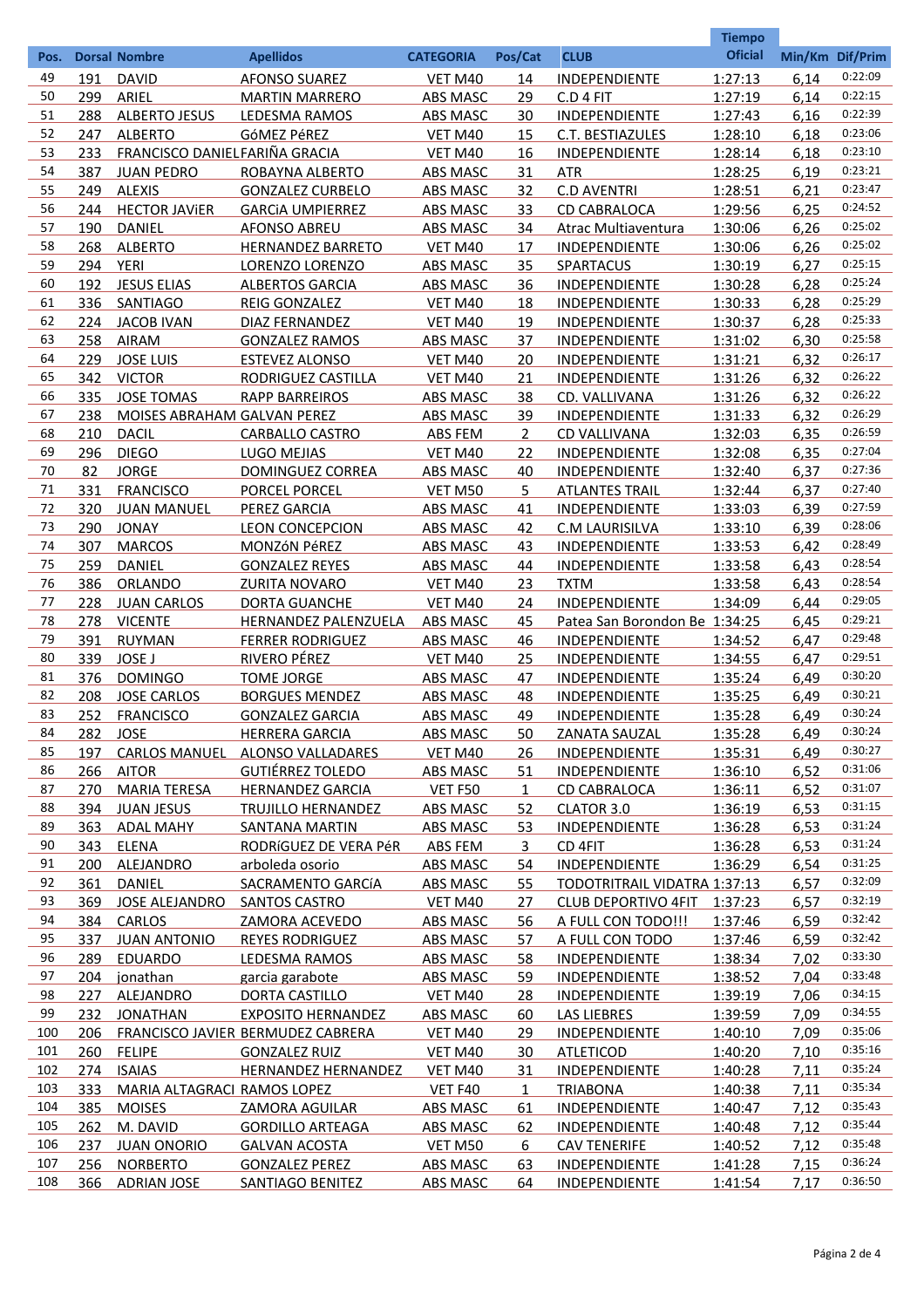|            |            |                                      |                                                 |                           |                |                                              | <b>Tiempo</b>      |                 |                    |
|------------|------------|--------------------------------------|-------------------------------------------------|---------------------------|----------------|----------------------------------------------|--------------------|-----------------|--------------------|
| Pos.       |            | <b>Dorsal Nombre</b>                 | <b>Apellidos</b>                                | <b>CATEGORIA</b>          | Pos/Cat        | <b>CLUB</b>                                  | <b>Oficial</b>     | Min/Km Dif/Prim |                    |
| 109        | 240        | <b>IVAN</b>                          | <b>GARCIA GARABOTE</b>                          | <b>ABS MASC</b>           | 65             | INDEPENDIENTE                                | 1:42:02            | 7,17            | 0:36:58            |
| 110        | 389        | <b>XERACH</b>                        | JAIMON NUÑEZ                                    | ABS MASC                  | 66             | INDEPENDIENTE                                | 1:42:21            | 7,19            | 0:37:17            |
| 111        | 218        | EDUARDO J.                           | <b>CRUZ MARTÍN</b>                              | VET M40                   | 32             | <b>LAS LIEBRES</b>                           | 1:43:09            | 7,22            | 0:38:05            |
| 112        | 201        | <b>GUADA</b>                         | ARNEDO DÍAZ                                     | ABS FEM                   | 4              | SANTIAGO DEL TEIDE                           | 1:43:20            | 7,23            | 0:38:16            |
| 113        | 340        | PABLO                                | RODRIGUEZ ALVAREZ                               | ABS MASC                  | 67             | INDEPENDIENTE                                | 1:43:20            | 7,23            | 0:38:16            |
| 114        | 318        | <b>JUAN JOSE</b>                     | PEREZ ACOSTA                                    | ABS MASC                  | 68             | INDEPENDIENTE                                | 1:43:21            | 7,23            | 0:38:17            |
| 115        | 73         | <b>CRISTINA</b>                      | <b>MENESES ARTEAGA</b>                          | ABS FEM                   | 5              | <b>CHICHARO TRAIL</b>                        | 1:43:22            | 7,23            | 0:38:18            |
| 116        | 375        | <b>JAVIER ALFREDO</b>                | SUÁREZ GÓMEZ                                    | <b>ABS MASC</b>           | 69             | PICHÓN TRAIL PROJECT                         | 1:44:17            | 7,27            | 0:39:13            |
| 117        | 275        |                                      | MARIA DEL CARME HERNANDEZ HERRERA               | VET F40                   | $\overline{2}$ | INDEPENDIENTE                                | 1:44:18            | 7,27            | 0:39:14            |
| 118        | 203        | <b>MARIA ISABEL</b>                  | <b>BATISTA ARMAS</b>                            | VET F40                   | 3              | <b>TRAVERTORO</b>                            | 1:44:20            | 7,27            | 0:39:16            |
| 119        | 303        | MIGUEL ANGEL                         | <b>MARTINEZ MORIN</b>                           | VET M40                   | 33             | INDEPENDIENTE                                | 1:44:24            | 7,27            | 0:39:20            |
| 120        | 286        | <b>JESUS</b>                         | JORGE PERDOMO                                   | VET M40                   | 34             | <b>B SPORTY</b>                              | 1:44:26            | 7,28            | 0:39:22            |
| 121        | 383        | <b>JANE</b>                          | <b>WICKHAM</b>                                  | <b>VET F50</b>            | $\overline{2}$ | <b>CLATOR</b>                                | 1:44:50            | 7,29            | 0:39:46            |
| 122        | 349        | <b>ISAAC DANELL</b>                  | RODRIGUEZ PEREZ                                 | VET M40                   | 35             | INDEPENDIENTE                                | 1:44:54            | 7,30            | 0:39:50            |
| 123        | 246        | <b>CRISTINA</b>                      | GÓMEZ GONZÁLEZ                                  | ABS FEM                   | 6              | INDEPENDIENTE                                | 1:45:56            | 7,34            | 0:40:52            |
| 124        | 350        | CARMEN DOLORES RODRIGUEZ PEREZ       |                                                 | VET F40                   | 4              | INDEPENDIENTE                                | 1:46:10            | 7,35            | 0:41:06            |
| 125        | 245        | <b>CARLOS MIGUEL</b>                 | <b>GIL AFONSO</b>                               | ABS MASC                  | 70             | <b>CHUCHANGAS TEAM</b>                       | 1:46:27            | 7,36            | 0:41:23            |
| 126        | 362        | <b>CONCEPCION</b>                    | SANTANA IZQUIERDO                               | VET F40                   | 5              | <b>NORDESTE TRAIL</b>                        | 1:46:27            | 7,36            | 0:41:23            |
| 127        | 380        | PEDRO E.                             | TRUJILLO CRUZ                                   | VET M60                   | $\mathbf{1}$   | <b>EDUCERESPORT</b>                          | 1:46:39            | 7,37            | 0:41:35            |
| 128        | 373        | <b>SOLE</b>                          | SOPRANIS DE OLANO                               | ABS FEM                   | 7              | <b>ZANATA TRAIL</b>                          | 1:46:48            | 7,38            | 0:41:44            |
| 129        | 313        | <b>GILBERTO</b>                      | <b>ORAN TOLEDO</b>                              | VET M40                   | 36             | <b>INDEPENDIENTE</b>                         | 1:48:13            | 7,44            | 0:43:09            |
| 130        | 234        | <b>SANTIAGO</b>                      | FARIÑA SAN BLAS                                 | VET M50                   | 7              | <b>C.T PEJEVERDE</b>                         | 1:48:43            | 7,46            | 0:43:39            |
| 131        | 263        | YURENA                               | <b>GORDILLO RODRIGUEZ</b>                       | ABS FEM                   | 8              | INDEPENDIENTE                                | 1:48:44            | 7,46            | 0:43:40            |
| 132        | 301        | <b>MAXIMO</b>                        | <b>MARTIN TRAVIESO</b>                          | <b>ABS MASC</b>           | 71             | PICHON TRAIL                                 | 1:48:59            | 7,47            | 0:43:55            |
| 133        | 378        | <b>BEATRIZ</b>                       | <b>TORRES AFONSO</b>                            | VET F40                   | 6              | INDEPENDIENTE                                | 1:49:04            | 7,47            | 0:44:00            |
| 134        | 248        | <b>JOSE ANGEL</b>                    | <b>GOMEZ RODRIGUEZ</b>                          | <b>ABS MASC</b>           | 72             | INDEPENDIENTE                                | 1:49:05            | 7,48            | 0:44:01            |
| 135        | 202        | <b>NOELIA</b>                        | <b>BARRETO CASTRO</b>                           | VET F40                   | $\overline{7}$ | <b>PKM40</b>                                 | 1:49:25            | 7,49            | 0:44:21            |
| 136        | 348        | <b>ARNALDO</b>                       | RODRIGUEZ MENDOZA                               | VET M40                   | 37             | <b>ZANATA SAUZAL</b>                         | 1:49:28            | 7,49            | 0:44:24            |
| 137        | 347        | MIGUEL ANGEL                         | RODRIGUEZ MARTIN                                | VET M40                   | 38             | <b>ZANATA TRAIL</b>                          | 1:49:44            | 7,50            | 0:44:40            |
| 138        | 300        | <b>JUAN PEDRO</b>                    | <b>MARTIN MARTIN</b>                            | <b>ABS MASC</b>           | 73             | INDEPENDIENTE                                | 1:50:03            | 7,52            | 0:44:59            |
| 139        | 235        | <b>ALICIA</b>                        | FERNANDEZ PERDOMO                               | VET F40                   | 8              | INDEPENDIENTE                                | 1:50:05            | 7,52            | 0:45:01<br>0:45:03 |
| 140        | 358        | <b>ROBERTO</b>                       | ROSQUETE DELGADO                                | VET M40                   | 39             | C.D BOULDER HALL CAN 1:50:07                 |                    | 7,52            | 0:45:12            |
| 141<br>142 | 326        | LAURA                                | PEREZ RAMALLO<br><b>RODRIGUEZ PEREZ</b>         | <b>ABS FEM</b>            | 9              | <b>INDEPENDIENTE</b>                         | 1:50:16            | 7,53            | 0:45:53            |
| 143        | 351<br>226 | <b>IVAN</b>                          |                                                 | <b>ABS MASC</b>           | 74<br>9        | <b>ZANATA SAUZAL</b>                         | 1:50:57            | 7,56            | 0:46:11            |
| 144        |            | ANGELA                               | <b>DORTA CARBALLO</b>                           | VET F40                   |                | INDEPENDIENTE<br>INDEPENDIENTE               | 1:51:15            | 7,57            | 0:46:13            |
| 145        | 314<br>205 | <b>CARMEN GLADYS</b>                 | <b>ORTEGA PEREZ</b><br><b>BENITEZ FERNANDEZ</b> | <b>ABS FEM</b><br>VET F50 | 10<br>3        |                                              | 1:51:17<br>1:51:25 | 7,57            | 0:46:21            |
| 146        | 236        | <b>MARI CARMEN</b><br>RAYCO          | <b>FERRER CEPEDA</b>                            | <b>ABS MASC</b>           | 75             | <b>INDEPENDIENTE</b><br><b>INDEPENDIENTE</b> | 1:51:44            | 7,58<br>7,59    | 0:46:40            |
| 147        | 323        | <b>ROMEN</b>                         | PEREZ PADRON                                    | <b>ABS MASC</b>           | 76             | <b>INDEPENDIENTE</b>                         | 1:51:58            | 7,60            | 0:46:54            |
| 148        | 276        | <b>JOSE DAVID</b>                    | <b>HERNANDEZ JORGE</b>                          | <b>JUNIOR MASC</b>        | 3              | <b>KALIMA TRAIL</b>                          | 1:51:59            | 7,60            | 0:46:55            |
| 149        | 338        | <b>MARIA CANDELARI RIVERO MARTIN</b> |                                                 | VET F40                   | 10             | <b>INDEPENDIENTE</b>                         | 1:52:24            | 8,02            | 0:47:20            |
| 150        | 352        | <b>LOLI</b>                          | RODRÍGUEZ PRADA                                 | ABS FEM                   | 11             | SPARTAN TRAIL RUNNE 1:52:31                  |                    | 8,02            | 0:47:27            |
| 151        | 367        | JOSE ALEJANDRO                       | <b>SANTOS ALBERTO</b>                           | VET M40                   | 40             | <b>INDEPENDIENTE</b>                         | 1:52:48            | 8,03            | 0:47:44            |
| 152        | 393        | <b>SABRINA</b>                       | <b>BARBARINO</b>                                | VET F40                   | 11             | <b>TENERIFE TRAIL</b>                        | 1:53:10            | 8,05            | 0:48:06            |
| 153        | 392        | <b>NATALIA</b>                       | <b>BRAGGIO</b>                                  | VET F40                   | 12             | <b>TENERIFE TRAIL</b>                        | 1:53:11            | 8,05            | 0:48:07            |
| 154        | 327        | <b>VICTOR MANUEL</b>                 | PEREZ RODRIGUEZ                                 | <b>ABS MASC</b>           | 77             | <b>LAS LIEBRES</b>                           | 1:53:30            | 8,06            | 0:48:26            |
| 155        | 365        | <b>JULIO</b>                         | SANTANA PADILLA                                 | VET M50                   | 8              | <b>INDEPENDIENTE</b>                         | 1:53:52            | 8,08            | 0:48:48            |
| 156        | 309        | <b>CRISTO</b>                        | <b>MORENO SANFIEL</b>                           | <b>ABS MASC</b>           | 78             | CORRECAMINOS SOLID 1:54:15                   |                    | 8,10            | 0:49:11            |
| 157        | 280        | MANUEL                               | <b>HERNANDEZ YANES</b>                          | VET M40                   | 41             | <b>ZONA ABORIGEN</b>                         | 1:54:16            | 8,10            | 0:49:12            |
| 158        | 254        | <b>MONICA RAQUEL</b>                 | <b>GONZALEZ HERNANDEZ</b>                       | VET F40                   | 13             | <b>INDEPENDIENTE</b>                         | 1:55:03            | 8,13            | 0:49:59            |
| 159        | 298        | <b>FRANCISCO JOSE</b>                | <b>MAROTO ALVAREZ</b>                           | <b>ABS MASC</b>           | 79             | <b>JAIRA TRAIL</b>                           | 1:55:09            | 8,14            | 0:50:05            |
| 160        | 214        | <b>VICENTE</b>                       | <b>CORREA FERNÁNDEZ</b>                         | VET M40                   | 42             | A FULL CON TODO!!!                           | 1:55:17            | 8,14            | 0:50:13            |
| 161        | 251        | REME                                 | <b>GONZALEZ DIAZ</b>                            | <b>ABS FEM</b>            | 12             | <b>INDEPENDIENTE</b>                         | <u>1:55:31</u>     | 8,15            | 0:50:27            |
| 162        | 230        | <b>JOSE MANUEL</b>                   | <b>ESTEVEZ SALIETO</b>                          | VET M40                   | 43             | C.M.MAJAN                                    | 1:55:33            | 8,15            | 0:50:29            |
| 163        | 222        | <b>GABRIEL</b>                       | Díaz de la Fuente-Amor                          | <b>ABS MASC</b>           | 80             | <b>INDEPENDIENTE</b>                         | 1:55:45            | 8,16            | 0:50:41            |
| 164        | 328        | <b>TINE</b>                          | PETERSEN                                        | VET F40                   | 14             | <b>C.D DESNIVEL</b>                          | 1:56:06            | 8,18            | 0:51:02            |
| 165        | 360        | <b>DAILOS</b>                        | SABINA RODRÍGUEZ                                | <b>ABS MASC</b>           | 81             | <b>INDEPENDIENTE</b>                         | 1:57:47            | 8,25            | 0:52:43            |
| 166        | 212        | <b>JUSTO</b>                         | <b>CERPA BAUTE</b>                              | VET M70                   | $\mathbf{1}$   | CD. VALLIVANA                                | 1:58:22            | 8,27            | 0:53:18            |
| 167        | 223        | <b>ESTEFANIA</b>                     | DIAZ FERNANDEZ                                  | VET F40                   | 15             | <b>INDEPENDIENTE</b>                         | 1:59:58            | 8,34            | 0:54:54            |
| 168        | 371        | <b>ERIKA</b>                         | SANZ PEREMARCH                                  | <b>ABS FEM</b>            | 13             | <b>INDEPENDIENTE</b>                         | 2:00:29            | 8,36            | 0:55:25            |